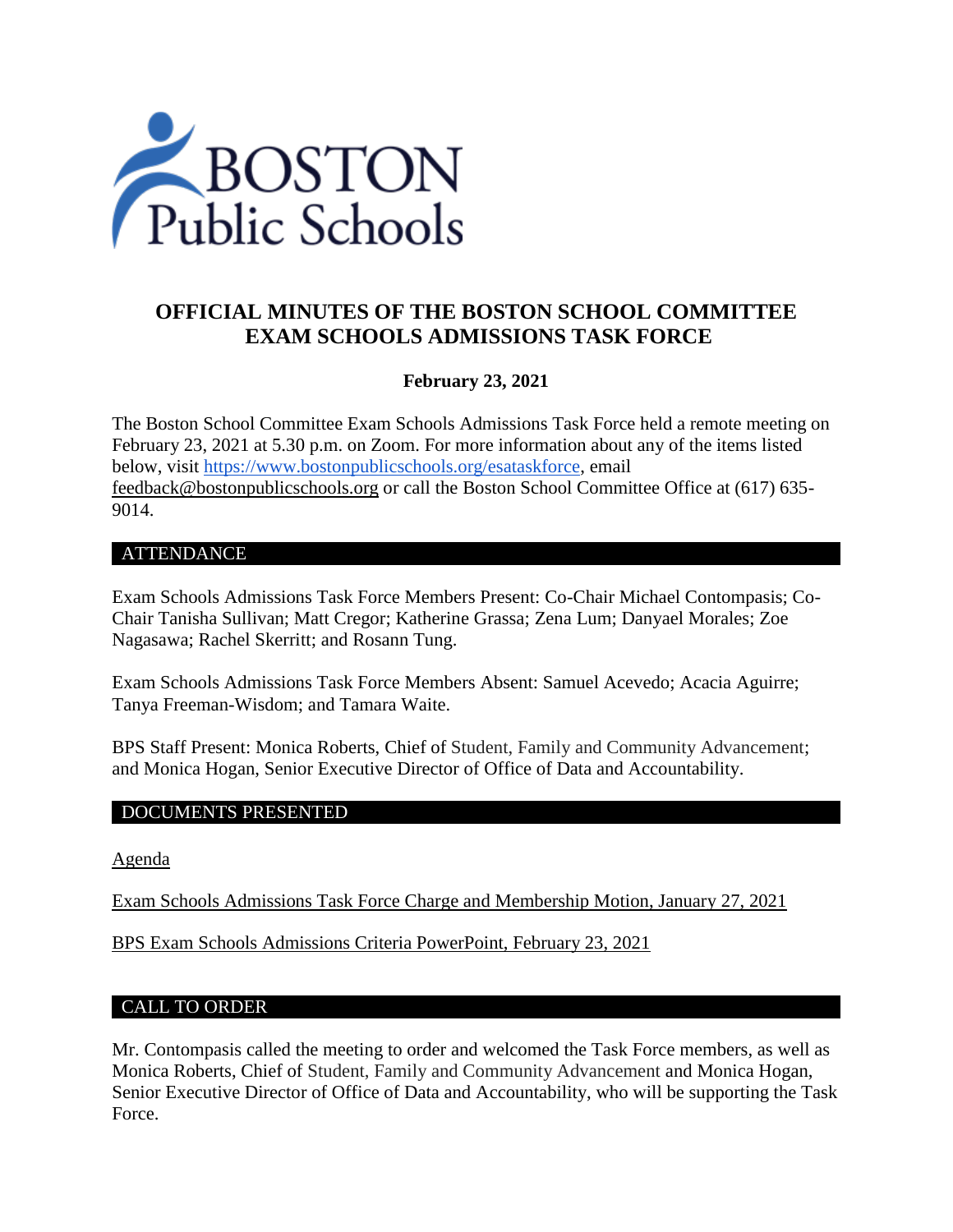Ms. Parvex called the roll. All members were present with the exception of Samuel Acevedo, Acacia Aguirre, Tanya Freeman-Wisdom, and Tamara Waite. Ms. Nagasawa and Mr. Cregor joined the meeting less than a minute after roll call.

Mr. Contompasis introduced Boston School Committee Chair Alexandra Oliver-Dávila and Vice Chair Michael O'Neill and invited them to say some words of welcome.

Ms. Oliver-Dávila thanked the members for their time and important work. She said that as a result of community input, new members had been added as the Working Group is elevated to a Task Force: two students, a fifth grade parent, and a researcher. Ms. Oliver-Dávila read aloud the charge of the Task Force as approved by the School Committee on January 27, 2021.

Mr. O'Neill thanked the members. He also pointed out the importance of the group as they are representative from across the community. He talked about the difference between a working group and a task force and what that would look like for the Task Force in terms of meetings, feedback, and adherence to Open Meeting Law.

Ms. Sullivan thanked the Chair and Vice-Chair and asked each of the members to introduce themselves to the public and state their connection to BPS.

- Mr. Cregor, staff attorney at Mental Health Legal Advisors Committee, parent of BPS students, and education attorney
- Ms. Grassa; Principal at Curley K-8 School, Dorchester resident, and Boston Latin Academy (BLA) alumna
- Ms. Lum, South End resident, former BPS employee, fundraiser for Boston Latin Academy Association, and parent of a BLA student
- Danyael Morales; BPS student, member of Boston Student Advisory Council and Equity team.
- Zoe Nagasawa, senior, Boston Latin School
- Rachel Skerritt, Head of School and alumna, Boston Latin School
- Rosann Tung, Boston resident, parent of BPS alum, researcher on BPS and equity.
- Co-Chair, Michael Contompasis, former Boston Latin School Head of School, and former BPS Superintendent.
- Co-Chair Tanisha Sullivan, Hyde Park resident, President of NAACP Boston Branch and former BPS Chief Equity Officer

Ms. Sullivan introduced Monica Roberts, Chief of Student, Family and Community Advancement and BPS graduate; and Monica Hogan, Senior Executive Director of Office of Data and Accountability.

Ms. Sullivan presented the draft working agreements of the Task Force. Mr. Contompasis noted an important point was for members to be mindful around the media and press.

Ms. Sullivan entertained a motion to approve the working agreement and it was approved by unanimous consent.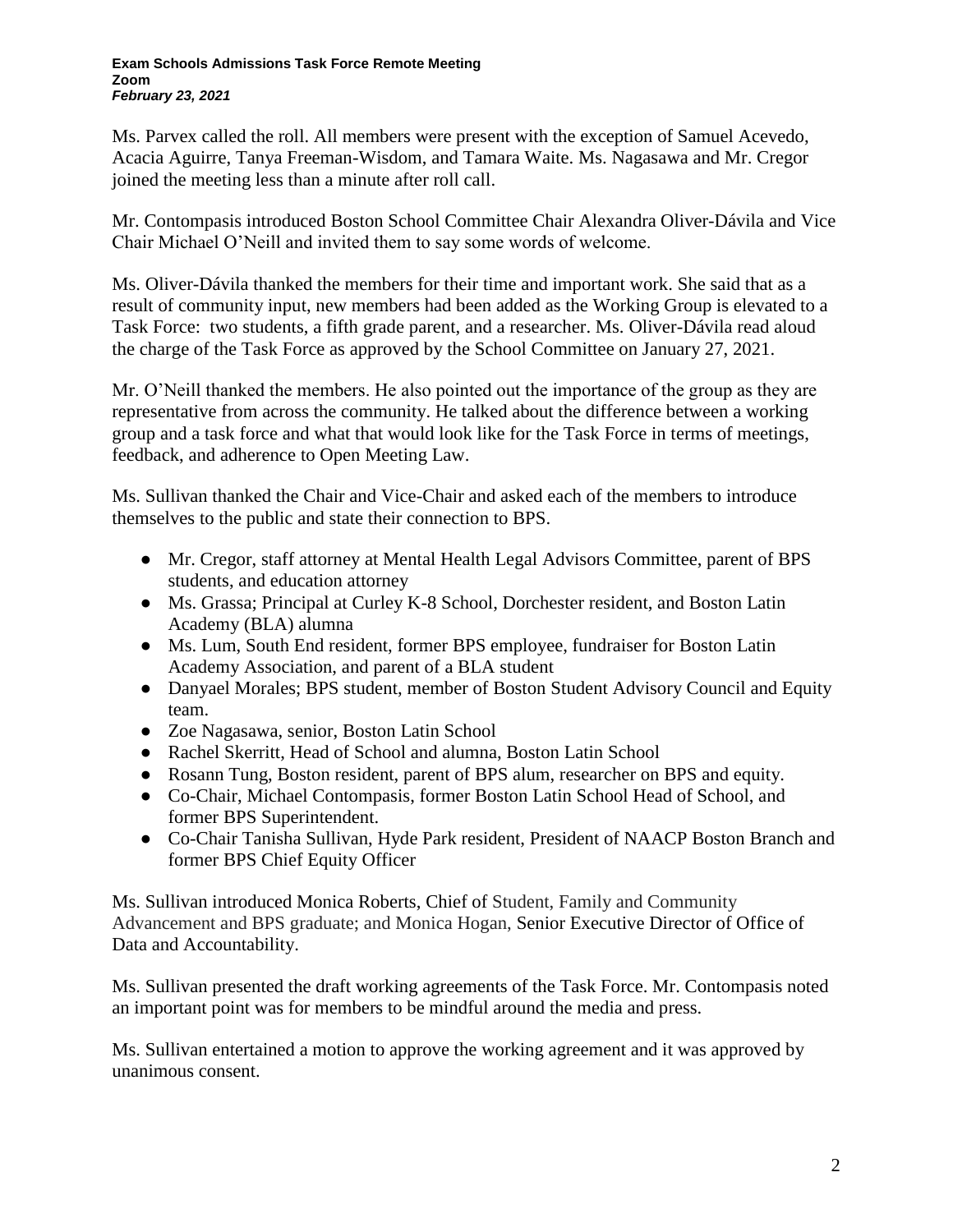Ms. Sullivan presented the timeline of the process and delineated the structure of the meetings. She said the Task Force wants to make sure they hear from students, parents, families, and other community stakeholders and will therefore also schedule community listening sessions in addition to the regular scheduled meetings. In March, the Task Force will learn about selective school entrance models in other districts and also understand the rollout and implementation of the current policy. In April, the Task Force will start formulating admissions criteria and draft recommendations and hold additional community sessions for feedback. In May, the Task force will use the feedback before preparing the final policy recommendation to submit to the School Committee for consideration.

Mr. Contompasis talked about the importance of the community listening sessions. He suggested that, if schedules permit, the Task Force should meet on Tuesdays from 5-7 p.m. Starting after April vacation, the Task Force will meet twice a week. The first listening session will take place on Saturday, March 13.

Some members discussed potential scheduling conflicts; members agreed to try their best to attend. Ms. Tung asked if members could view a recording if they missed a meeting and if there was a listserv. Ms. Sullivan explained that because of Open Meeting Law, there was no listserv but all members and the general public could access recordings of the meetings.

### GENERAL PUBLIC COMMENT

• Sharon Hinton, BPS parent and Hyde Park resident, testified regarding quality education in BPS.

## CLOSING COMMENTS

Mr. Contompasis acknowledged as a response to Ms. Hinton that in future meetings the Task Force will provide language interpretation.

Ms. Sullivan invited members to offer final comments or questions.

Ms. Lum asked how they could ensure that the community and listening session would be communicated broadly to the community and Ms.Sullivan inquired about the public participation in other Task Force meetings. Ms. Roberts said she would work with the Communications Team to make sure they got out the communication to families and community partners. She also added this Task Force would probably get more participation than other Task Forces. Mr. Contompasis encouraged as much outreach as possible.

As they prepared to close, Ms. Sullivan remarked that this process would require hard work and said she wants members to feel comfortable engaging in dialogue. She invited the members to express final thoughts. All the members conveyed their enthusiasm and how they were looking forward to working together on the Task Force, doing what's best for the students of the City of Boston. Ms. Roberts reiterated she and Ms. Hogan were committed to supporting the Task Force. Mr. Contompais thanked all of the members for volunteering.